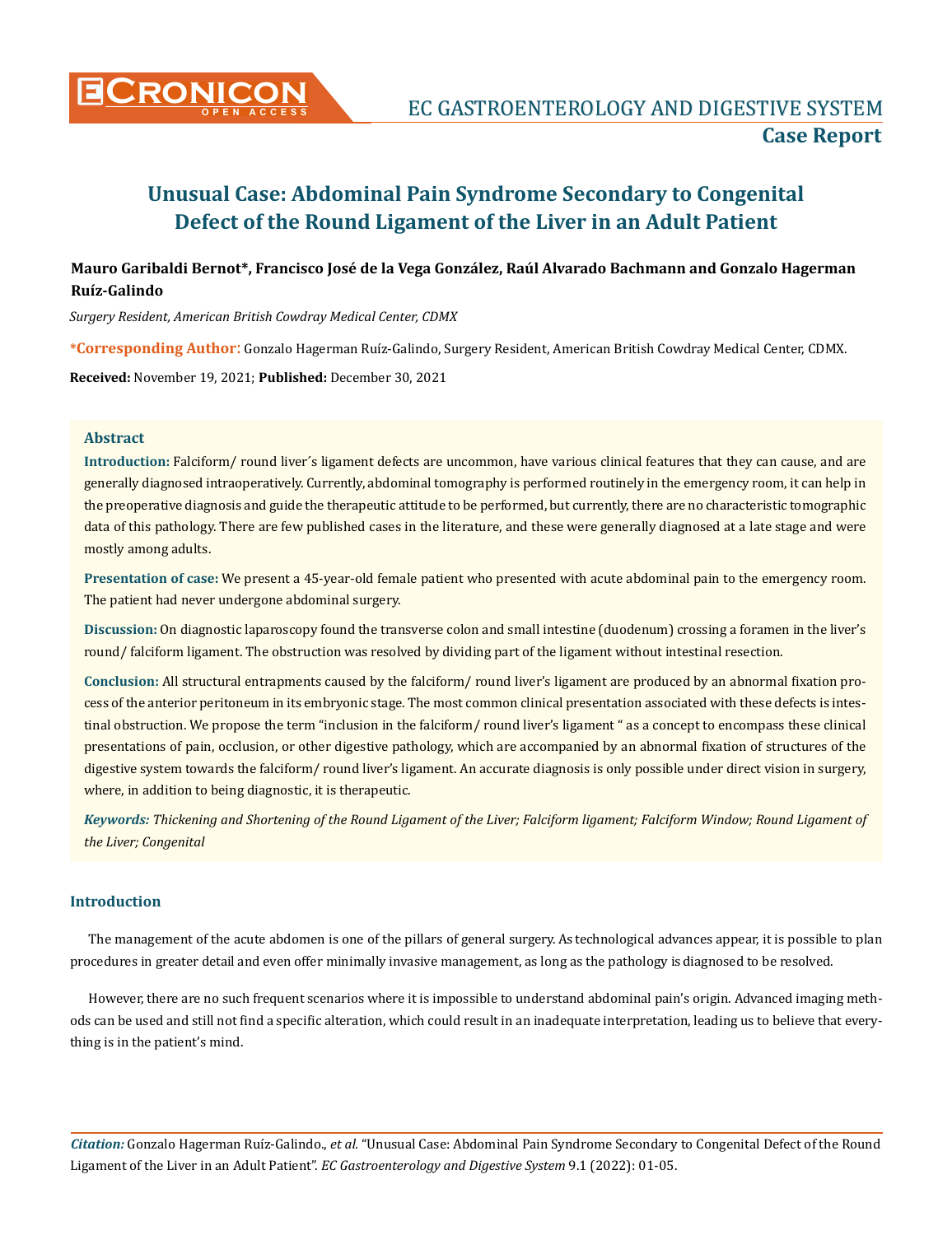$02$ 

The case of a woman with severe abdominal pain and marked sensitivity on physical examination is presented. The initial approach is not conclusive. However, due to the persistence of pain, diagnostic laparoscopy is indicated. An unusual anatomical situation can be visualized: the transverse colon and small intestine crossing the round ligament of the liver.

This entity is an infrequent presentation of internal hernia. It has a reported incidence of 0.2% [1]. More than a hernia, it is an anomaly in the formation of this structure (falciform/round ligament), leading to imprisoning developing structures. Depending on the structure, a varied clinical picture and a different age of presentation may occur.

The case is a lesson on the study of abdominal pain beyond the common causes. It provides us with an understanding of the importance of the anatomical situation of the round ligament of the liver.

#### **Case Report**

A 45-year-old female patient came to the emergency department with severe (10/10) oppressive abdominal pain in the mid-gastric region, which began 3 hours previously. She denied fever, nausea, vomiting, dysuria, extenuating, exacerbating. Background: acid peptic disease with sporadic symptomatic management with esomeprazole and dimethicone magaldrate, cesarean section in 2000 without complications. Physical examination: Tachycardia and hypertension during episodes of pain. Slim patient, good muscle mass, with allergic facies, neurologically intact. Head, neck, and thorax without alterations. Soft, depressible abdomen, scant distension, underactive peristalsis, pain on deep palpation in a colicky setting, with no evidence of peritoneal irritation. Limbs without alterations.

Upon her admission, laboratories were taken, which were reported within normal parameters. An ultrasound of the liver and bile duct was performed, where no alterations were found. Subsequently, an abdominal CT scan was performed (Image 1). An abnormal arrangement of jejunal loops was reported, with a position posterior to the stomach, and displacement of the descending colon towards the medial, without data of ischemia or perforation. It was concluded as a probable internal hernia.



*Image 1: Tomografia de abdomen (corte coronal) donde se observa sitio de estenosis del colon transeverso.*

*Citation:* Gonzalo Hagerman Ruíz-Galindo., *et al.* "Unusual Case: Abdominal Pain Syndrome Secondary to Congenital Defect of the Round Ligament of the Liver in an Adult Patient". *EC Gastroenterology and Digestive System* 9.1 (2022): 01-05.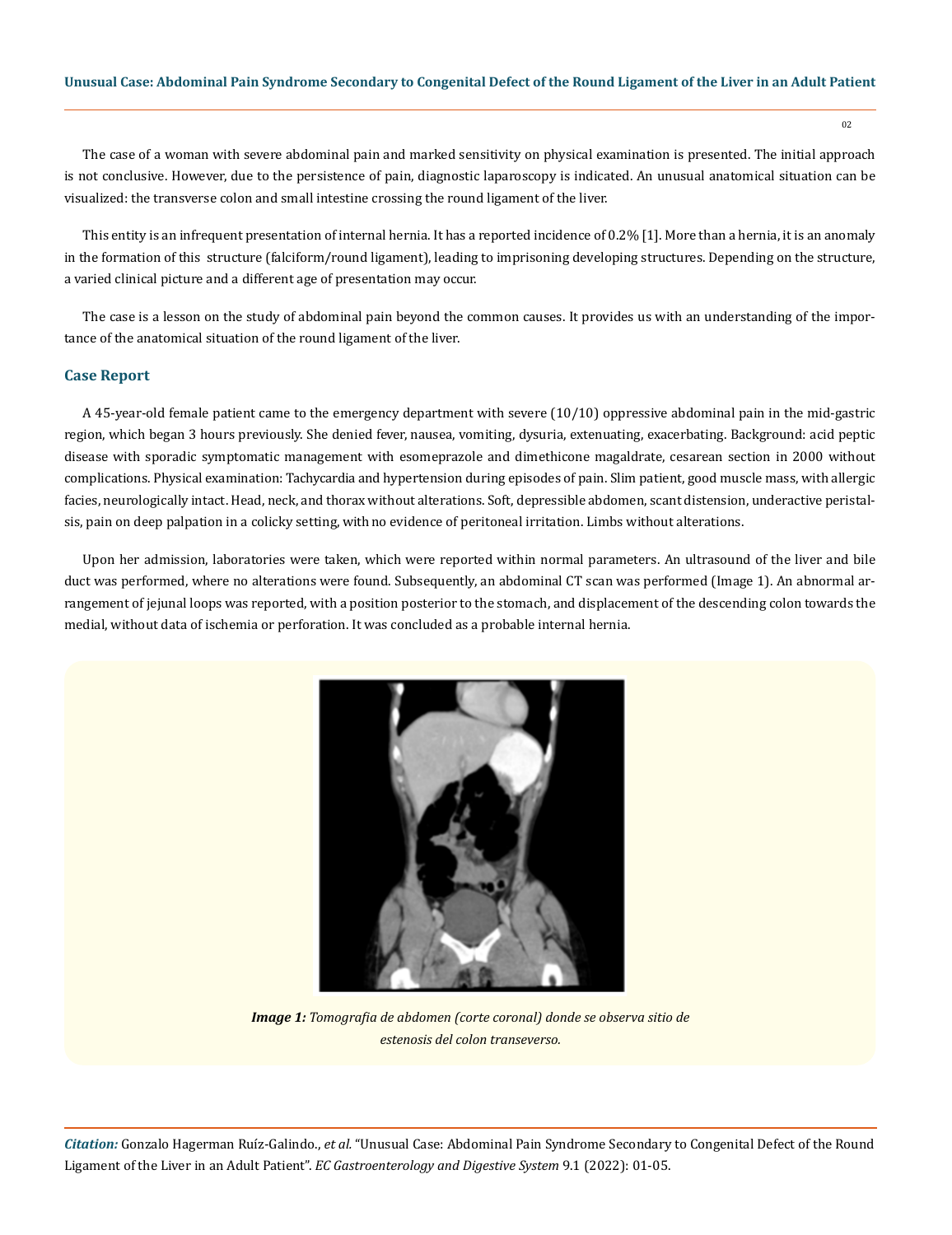03

Surgical management by diagnostic laparoscopy was indicated. Ports were placed without incident; no free fluid or loop distention was observed. Transverse colon and small intestine (jejunum) were identified by crossing a hole at the junction of the falciform ligament and the round ligament of the liver (Image 2 and 3). The colon did not show perfusion alterations, and the jejunum showed a slight increase in vascularity. Neither structure was fixed to the ligament. A cold cut of the posterior border of the ligament was made, and both intestinal loops were released, which presented spontaneous peristalsis. A review of the rest of the cavity was carried out without finding other findings, and port closure was performed in the usual way.



*Image 2: Tomografia de abdomen (corte coronal) donde se observa sitio de estenosis del colon transverso.*



*Image 3: Sitio de corte y liberaction de asas.*

*Citation:* Gonzalo Hagerman Ruíz-Galindo., *et al.* "Unusual Case: Abdominal Pain Syndrome Secondary to Congenital Defect of the Round Ligament of the Liver in an Adult Patient". *EC Gastroenterology and Digestive System* 9.1 (2022): 01-05.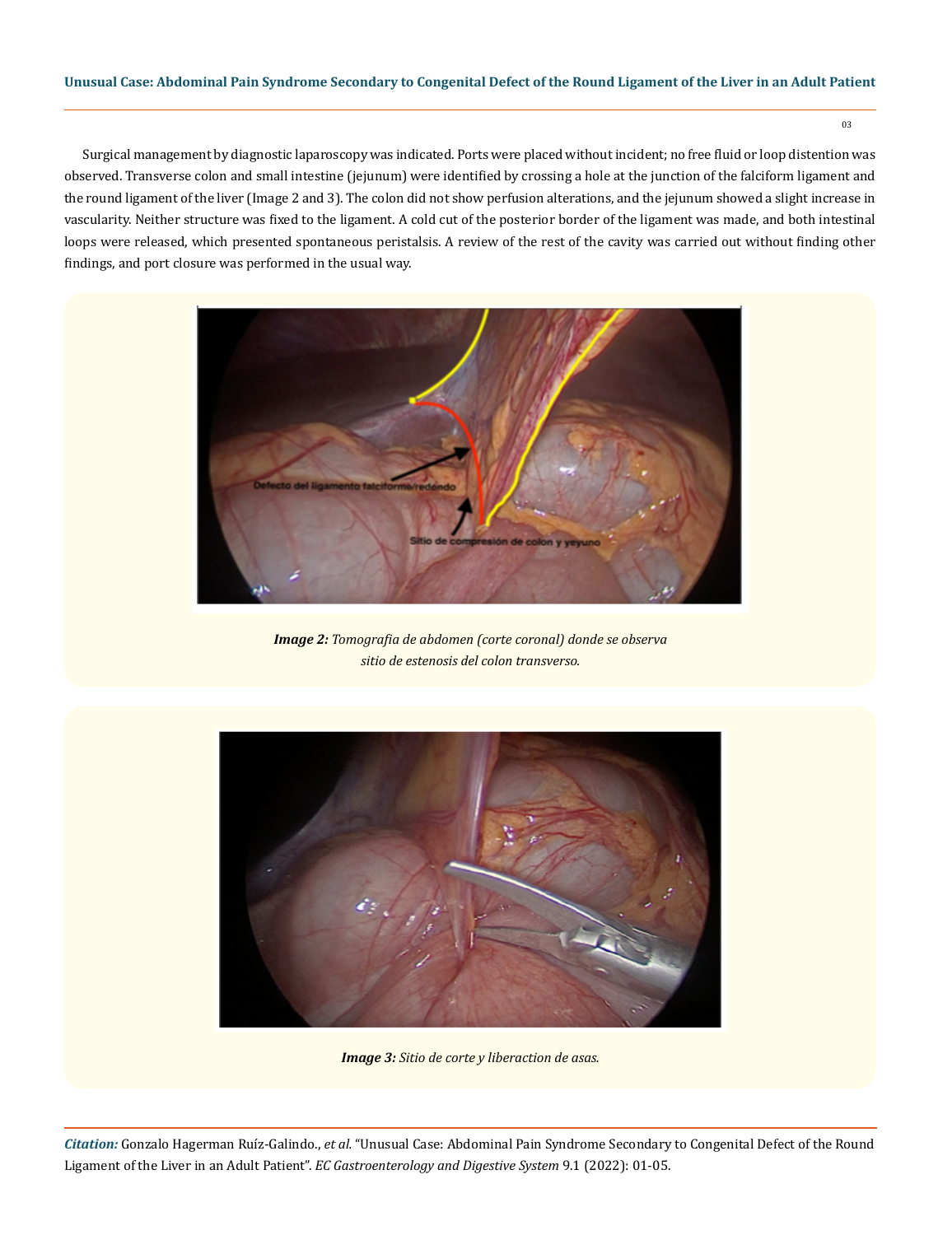The patient resumed orally at 24 hrs and was discharged at 48 hrs. In follow-up, she did not present abdominal pain again.

#### **Discussion**

The clinical presentation of this case led us to rule out the common causes of acute abdomen in the first place. CT was not expected, and the absence of a surgical history ruled out the presence of an adhesion process. However, it was necessary to see it to understand it: the colon and jejunum indeed "imprisoned" through the round ligament of the liver. The initial concept that arises is that of a congenital bridle or band. However, this was not the case since rather than an added structure, what we observed was the round ligament with a congenital defect.

The search for information has also been a challenge since there is no standardized concept for this situation. In this case, we found a defect in the union of the falciform ligament with the round. The reviews generally address two types of situations: 1) Defect of formation of the falciform ligament (in these cases, they call it internal hernia due to the "falciform ligament window"), and 2) Defect in the formation of the round ligament (it does not have a specific name).

Martins., *et al.* (2008) report a defect in the round ligament that produces an entrapment, including the stomach, duodenum, or even colon [2]. In this publication, few antecedents are cited (9 references), which only mention in their titles the development of clinical pictures of intestinal obstruction that required surgical management and where anomalies associated with the round ligament were found [3-8]. They mention that this defect was described for the first time by Langenbeck in 1894, which in turn is a reference to the original article by De Yoe and Lanacona from 1951, describing pyloric stenosis secondary to the round ligament defect [9]. Stehr and Gingalewski (2006-2012) describe the formation of these defects, mention that the failure in the peritonization of the umbilical vein together with the development of this double sheet that is fixed anteriorly to the diaphragm, from the anterior wall to the level of the umbilicus and to the liver down to its underside, it allows the resulting ligament to form a space where the free structures of the abdomen can be trapped [10].

The TAC is the ideal cabinet study. Yamaoka, K., *et al.* Review the importance of studying four fine structures of the anterior wall: the round ligament of the liver, the median umbilical ligament, and the medial umbilical ligaments. In these structures, important congenital abnormalities can be seen, including the congenital or non-congenital defect of a falciform ligament herniation [1]. Stehr mentions that in a CT scan where the intestine is observed above the liver and centered on the falciform ligament, this defect should be suspected. [10].

Reports agree that surgical release (either with a complete or partial ligament division) resolves the clinical picture and leaves no other sequelae [2-10].

The case presented shows a clinical picture of vague abdominal pain, for which common causes of acute abdominal pain were ruled out. The CT scan concludes with the diagnosis of internal hernia, with an "abnormal arrangement of the jejunal loops, which are located posterior to the stomach with a displacement of the descending colon medially." Given the persistence of symptoms and CT findings, it was decided to perform diagnostic laparoscopy.

Thanks to this case, it can be understood that the abnormal peritonization process can allow defects with variants throughout their anterior fixation, and therefore the clinical pictures also vary.

#### **Conclusion**

Currently, there is no consensus in the literature since some speak of a defect in the falciform ligament and others in the round ligament. Still, these observations must conclude that all structural entrapments are produced by an abnormal fixation process of the peritoneum. Anterior in its embryonic stage. The most common clinical picture associated with these defects is obstruction, although the case presented here was acute abdomen.

*Citation:* Gonzalo Hagerman Ruíz-Galindo., *et al.* "Unusual Case: Abdominal Pain Syndrome Secondary to Congenital Defect of the Round Ligament of the Liver in an Adult Patient". *EC Gastroenterology and Digestive System* 9.1 (2022): 01-05.

04